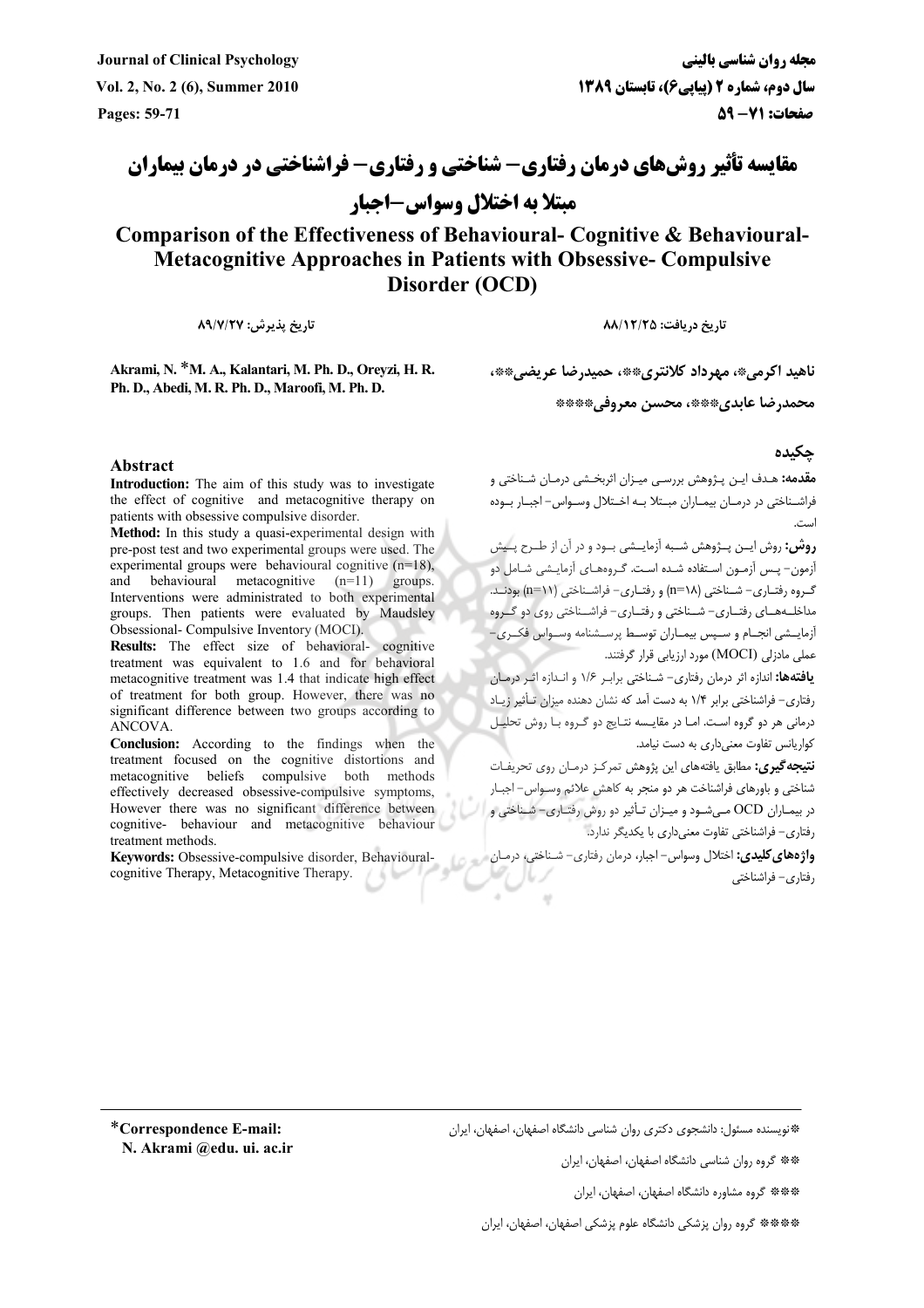باورهای کلی (مفروضهها<sup>^</sup>) و دوم ارزیابیهای مداوم<sup>۹</sup>، يا به تعبير ديگر تفسير واقعه يا محتواي افكار مزاحم. مفهوم مسئولیت افراطی به باور اینکه یک فرد می تواند به طور ذهنی عامل ایجاد و یا جلوگیری از رویدادهای منفي وخيم باشد تعريف شده است [۶]. علاوه بر مفهوم مسئولیت افراطی، کار گروههای شناختی وسواس- اجبار، ارزیابی ها و تفسیرهای دیگری نظیر برآورد بیش از حد از خطر ``، نیاز به کنترل افکار `` و اهمیت بیش از حد افکار<sup>۱٬</sup> را نیز مطرح کردهاند [۵].  $OCD$  (در بررسی های جدیدتر رفتاری- شناختی بازداری فکر را به عنوان یک عامل کلیدی در رشد و یایداری اختلال مطرح کردهاند. حدود یک دهه تحقیق بیانگر آن است که بازداری از طریق ارزیابی منفی افکار، تحریک شده و به نوبه خود منجر به افزایش علائم OCD ميشود [٧]. در پژوهش وال ``، سالکوفسکیس <sup>۱٤</sup> و کاتر<sup> ۱۰</sup> [۸]، نتایج نشان داد افراد*ی* که دارای وسواس شستشو بودند، به دفعات بیشتری نسبت به دو گروه دیگر از ملاک ذهنی برای توقف عمل استفاده کردند. همچنین در پژوهش ها اختصاصی بودن باور مسئولیت در بیماران OCD در مقایسه با بیماران با سایر اختلالات اضطرابی و گروه کنترل غیر اضطرابي نشان داده شده است [۹]. مكملي، نشاط دوست و عابدی [۱۰] نیز در یک پژوهش به این نتیجه رسیدند که درمان شناختی- رفتاری به روش گروهی باعث کاهش معنادار علائم وسواس فکری و عملی آزمودنی های نسبت به آزمودنی های گروه کنترل در مرحله پس آزمون مے شود. در پژوهش شافران` ٰ، با دستکاری مسئولیت در یک تکلیف رفتاری در شرایط

8- assumptions

- 9- on-line appraisals
- 10- overstimation of threat
- 11- need to control thoughts
- 12- overimportance of thoughts 13- Wahl
- 
- 14- Salkovskis
- 15-Cotter
- 16-Shafran

مقدمه

درمان اختلال وسواس اجبار<sup>\</sup> (OCD) به عنوان چهارمین اختلال روانپزشکی از نظر شیوع [۱]، همچنان به عنوان یک چالش در حوزه درمان روان شناختی مطرح است. گرچه روش های درمان رفتاری و شناختی موفق به کسب پیشرفتهایی در این خصوص شدهاند [۲]، اما پژوهش به منظور دستیابی به روش های مؤثرتر همچنان انگیزه پژوهش های گسترده و متنوع در این حوزه درمانی است. مایرز، فیشر و ولز ٔ [۳]، رویکردهای شناختی را در جوزهی درمان OCD به دو طبقه شناختی و فراشناختی<sup>۲</sup> تقسیم کرده و باورهای فراشناخت را به عنوان باورهایی با محتوای تأکید بر معنا و کنترل افکار، در مقایسه با باورهای شناختی به عنوان باورهای کلی یا اجتماعی از یکدیگر تفکیک کردهاند. در مقایسه قدمت این دو مدل، مدل شناختی از قدمت بیشتری برخوردار است. در این مدل تفسیر ٔ منفی افکار، تصورات و تکانههای مزاحم و شک و تردیدها نقش اصلی را در تجربه درماندگی و برانگیختگی برای رفتارهایی نظیر خنثی سازی، بازداری فکر ؒ، اطمینان جویی و اجتناب دارند [۴]. ویتال ٰ و همکاران گزارش کردند که بیش از ۹۰٪ از افراد یک جامعهٔ نمونه افکار ناخواسته مزاحم را تجربه کردند. به این معنا که وجود افکار مزاحم به خودی خود ایجاد مشکل نمی کند، بلکه تفسیر آنهاست که مشکل;ا م ,باشد. قدمت این برداشت در خصوص اهمیت تفسیر و ارزیابی افکار مزاحم از نظر زمانی به حدود ۳۰ سال قبل بر می گردد [۵]. اهمیت باورهای بیش بها داده شده<sup>۷</sup> که یکی از آنها احساس مسئولیت برای آسیب به خود یا دیگران است در دو حوزه قرار میگیرد، نخست

- 1- Obsessive- Compulsive Disorder
- 2- Myers, Fisher & wells
- 3- metacognitive
- 4- interpretation
- 5-thought supression
- 6- Whittal
- 7- inflated beliefs

مجله روان شناسی بالینی، سال۲، شماره۲ (پیاپی۶)، تابستان ۱۳۸۹ JCP, Vol. 2, No. 2 (6), Summer 2010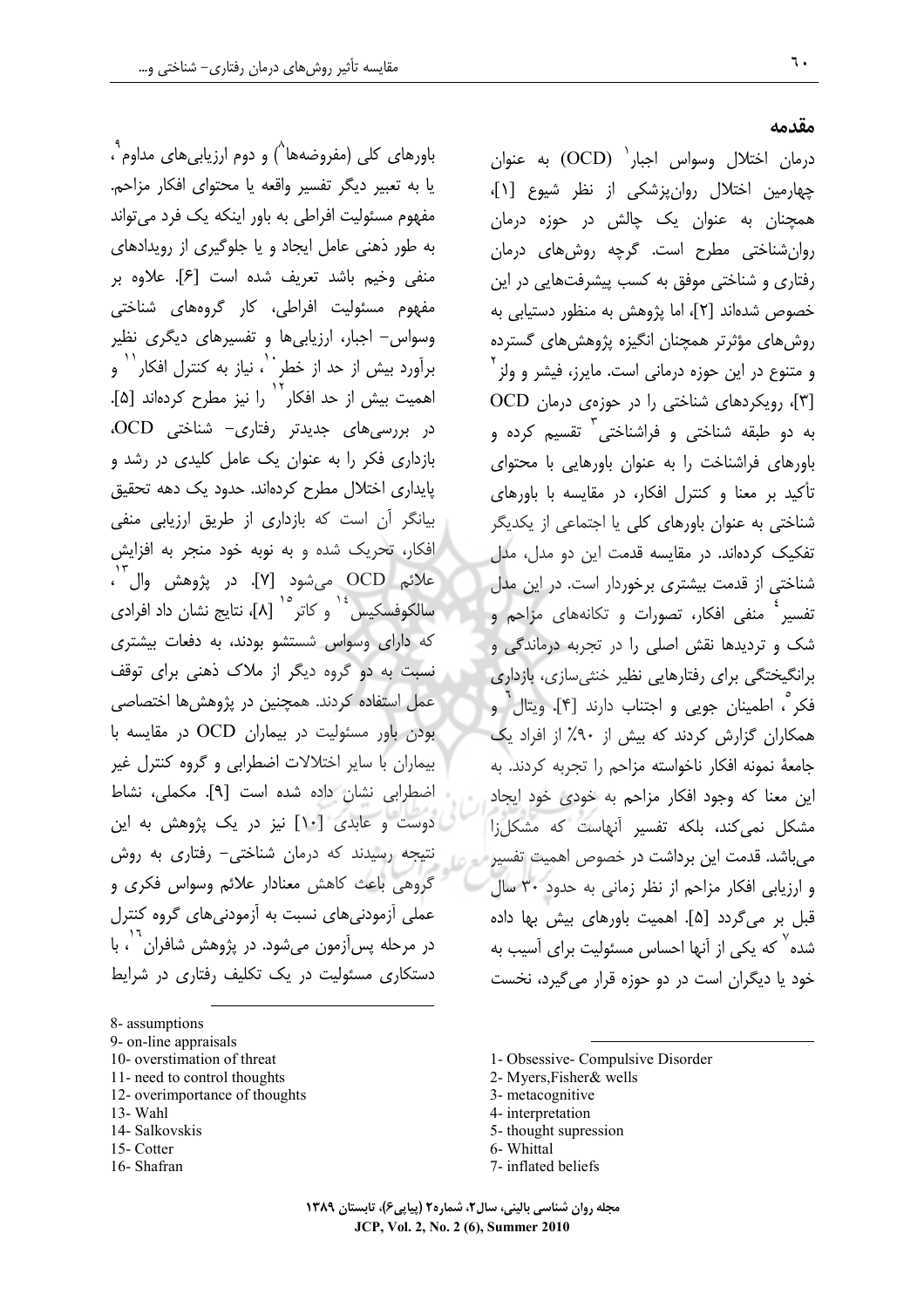گرفته است، شامل: ١– باورهایی مرتبط با معنا و قدرت افكار و ٢– باورهايي درباره تشريفات [١٩]. در پژوهش فیشر و ولز در درمان فردی بیماران OCD با روش رفتاری- فراشناخت، تمامی بیماران در مراحل پس[زمون و دوره پیگیری نسبت به پیش[زمون کاهش آشکاری در علائم OCD نشان دادند [۲۰]. همچنین در پژوهش ریس<sup>۲۲</sup> و ون کاسولد <sup>۲</sup>۰ در گروه درمانی بیماران OCD با روش فراشناخت، شرکت کنندگان در یژوهش تفاوت معناداری را در مقایسه پیش آزمون و پس|زمون و همچنین مقایسه دوره پیگیری و پیش آزمون نشان دادند [۲]. در پژوهش فیشر و ولز [۲۱]، که هدف آن آزمون تجربی دیدگاه ولز مطرح .<br>شده، نتایج نشان داد که کاهش در باورهای فراشناخت در مورد افکار مزاحم منجر کاهش اضطراب و اجبار می شود. در پژوهش اندوز نیز اثر بخشی الگوی فراشناختی ولز در درمان یک مورد اختلال وسواس-اجبار، نمره آزمودنی با مقیاس پیل براون از ۳۸ در مرحله پیش از مداخله به ۸ در مرحله پس از مداخله كاهش يافت [٢٢]. گرچه پژوهش های اشاره شده هر کدام کارآمدی روش های رفتاری– شناختی و رفتاری– فراشناختی را در درمان OCD نشان دادهاند، پژوهشگران به مطالعهای در مقایسه تفاوت این دو رویکرد در نتایج درمانی دست نیافتند. اما در حوزه نظری علیرغم وجود بعضی شباهتها، این رویکردها دارای تفاوتهای بنیادی با یکدیگر هستند، که منجر به تفاوتهای قابل توجه در روش درمانی میشود. گزارههای مدل فراشناخت شامل باورهایی درباره افکار و فرآیندهای فکری بنیادی هستند. این گزارهها اساسی بوده و حکم ارزیابی منفی از افکار مزاحم را در رویکردهای شناختی دیگر دارند [۲۰]. در رویکرد فراشناخت نیازی به اصلاح ارزیابیهای منفی در سطوح پایین نظیر ارزیابی مسئولیت و غیره نیست، در عوض درمان باید متمرکز بر اصلاح فرآیندهای

بالا بودن مسئولیت، تمایل به خنثی سازی ناراحتی و احتمال تهدید به طور معناداری در مقایسه با شرایط پایین بودن مسئولیت بیشتر بود [۱۱]. در پژوهشی دیگر توسط اسماری<sup>۱٬</sup> وهمکاران این فرض که مسئولیت و سرکوبی فکر به عنوان واسطه بین افکار مزاحم و علائم وسواس عمل می کند، مورد تأیید قرار گرفت [١٢]. بر این اساس در شناخت درمانی OCD درمانگر سعی در اصلاح ارزیابی مسئولیت افراطی، باورهای تحریف شده $^{\wedge}$  و رفتارهای خنثی٬سازی $^{\mathfrak{t}}$ می کند که نگهدارنده باورهای شخص درباره احساس مسئولیت برای جلوگیری از آسیب، کمال گرایی، بیش برآورد خطر، نیاز به کنترل افکار، ترس از تجربیات مثبت به نمیره هستند [۱۴، ۱۴]. رویکرد دیگر مرتبط  $\rm _o$ با OCD رویکرد فراشناخت است. فراشناخت به عنوان باورها و نگرشهای درباره شناخت یا به تعبیر دیگر شناخت درباره شناخت تعريف شده است. مطالعهٔ فراشناخت با مدلهای پردازش اطلاعات خاصی همراه است [۱۵]. ولز [۱۶] در این رابطه شیوههای غیر اختصاصی از تفکر تحت عنوان سندرم توجهی-شناختی<sup>۲۱</sup> را مطرح میکند، که شامل مشکلی مداوم برای کنترل فکر است و به صورت نگرانی و نشخوار بروز می کند. مطابق این مدل بیشترین دانشی که فرآیندهای پردازش کننده به آن وابستهاند، ماهیت فراشناختی دارند. به نظر ولز باورهای فراشناخت باید جدا از باورهای معمول (طرحوارهها) که در شناخت درمانی بر آن تأکید شده فرمولبندی شود. اولین مدل فراشناخت خاص OCD توسط ولزو ميتوز<sup>\'</sup> [١٧] مطرح و سپس توسط ولز تصحیح و شرح داده شد [۱۸]. در این مدل پیشنهادی برای اختلال وسواس-اجبار، دو بعد از باورهای فراشناخت مورد تأکید قرار

17- Smari

- 20- fear of positive experiences
- 21- Cognitive-Attentional Syndrome
- 22- Matthews

23-Rees

24- Van Kosveld

<sup>18-</sup>distored beliefs

<sup>19-</sup> neutralize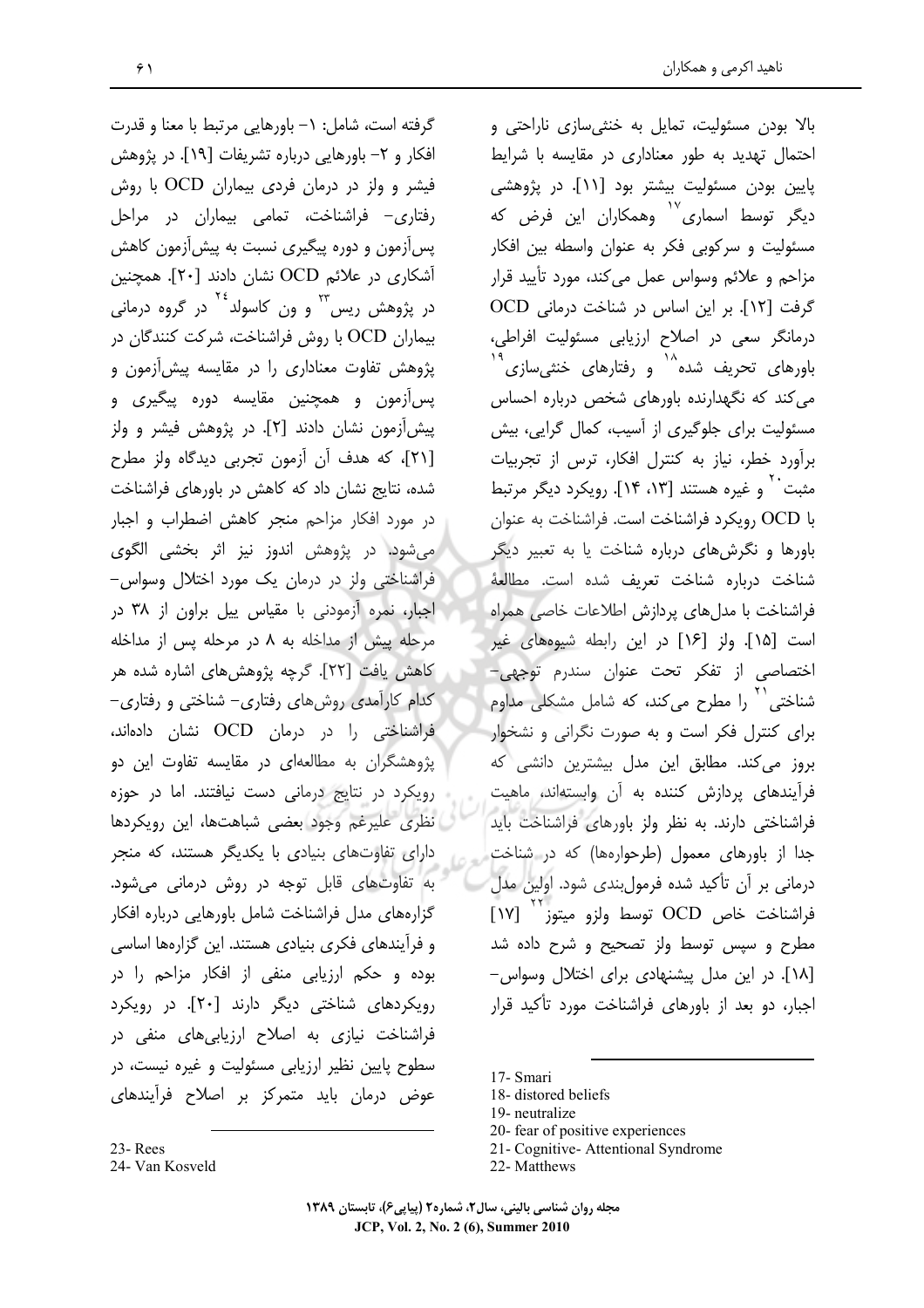**آزمودنیها:** جامعه این پژوهش شامل کلیه مراجعین مبتلا به اختلال وسواس- اجبار مراجعه كننده به مراكز روان پزشکی و خدمات روان شناسی و مشاوره در سطح شهرستان اصفهان بودند که پس از دریافت تشخیص اختلال وسواس- اجبار از طرف روانپزشک و روانشناسی بالینی بر اساس ملاکهای تشخیصی DSM-IV-TR در زمان تشکیل گروههای درمانی، در دو گروه با دو نوع مداخلهٔ رفتاری- شناختی و رفتاری-فراشناختی قرار گرفتند. نمونهها با توجه به محدودیت جامعه آماری، با روش نمونهگیری در دسترس انتخاب شدند. زیرا به دلیل ناشناخته بودن جامعه آماری امکان نمونه گیری تصادفی وجود نداشت، علاوه بر آن به دلیل مراجعهٔ تدریجی بیماران به مراکز مشاوره، تکمیل اعضای مورد نیاز هر گروه نیازمند زمان نسبتاً طولانی ہود، به همین دلیل امکان گمارش تصادفی نمونهها در گروههای درمانی وجود نداشت. در ضمن مداخلهٔ درمانی به ویژه در گروه رفتاری- فراشناخت با افت تعدادی از درمانجویان، به دلایلی غیر از نوع درمان مواجه شدیم، که در هر حال امکان تأمین مجدد آنها وجود نداشت. نمونهها شامل ١٨ نفر در گروه رفتارى-شناختی و ١١ نفر در گروه رفتاری- فراشناخت بودند. اما با توجه به اینکه نمرات پیشآزمون در دو گروه از طریق مقایسه با روش t مستقل تفاوت معناداری نشان نداده است (۱/۳)، میتوان دو گروه را همتا در نظر گرفت. حضور نمونهها در گروههای مداخله مستلزم دارا بودن ملاکهای ورود و نداشتن ملاکهای خروج بود. این ملاکها با همکاری روانپزشک و روانشناس بالینی مورد بررسی قرار گرفت. ملاکهای ورود شامل: دارا بودن علائم اختلال وسواس- اجبار، داشتن شرط سنی ۶۵–۱۸ سال، داشتن حداقل فهم و سواد و توانمندی درک آموزشهای درمانی، عدم دریافت درمانهای روانشناختی و درمانهای مبتنی بر رویکردهای مذهبی در طی یک سال قبل از ارجاع و عدم وجود یک بیماری روانپزشکی و ملاکھای

شناختی سطوح بالاتر نظیر باورهایی در مورد اهمیت و قدرت افكار شود. دومين تفاوت تعيين كننده، تأكيد .<br>رویکرد فراشناخت بر ملاک بد کارکردی درونی<sup>`</sup> است که بیماران OCD برای هدایت تشریفاتشان از آن استفاده می کنند. در حالیکه این مسأله در دیگر مدلهای شناختی، به عنوان یک عامل اختصاصی نیازمند اصلاح در ضمن درمان مفهوم سازی نشده است [١٨، ٢٠]. اين تفاوتهاى نظرى منجر به تفاوتهای اساسی در فرمول بندی OCD و روش های درمانی آن میگردد. در رویکرد فراشناخت، OCD بر حسب مدلی فرمول بندی می شود که قابل استفاده برای همه انواع اختلال وسواس- اجبار است. به این ترتیب بر خلاف سایر رویکردهای شناختی و صرف نظر از محتوای وسواسها، درمان فراشناخت تنها روی باورهای فراشناخت تمرکز می کند و بعدهای دیگر نظیر مسئولیت افراطی به عنوان اینکه حاصل باورهای فراشناخت هستند، مورد توجه درمانی مستقیم قرار نمي گيرد [٢٠]. با توجه به عدم وجود پژوهش هاي تجربی در مقایسه اثر بخشی درمانی دو روش رفتاری-شناختی و رفتاری– فراشناختی این مطالعه به مقایسه کارآمد*ی* این دو روش پرداخته و امکان استفاده از  $OCD$  روش رفتاری- فراشناخت را در درمان بیماران به عنوان یک روش درمانی جایگزین مورد بررسی قرار مے ،دھد.

## روش

**طرح پژوهش:** طرح این پژوهش به دلیل عدم انتخاب تصادفي شركت كنندگان طرح شبه أزمايشي است. زيرا از بين سه شرط تحقيقات آزمايشي كامل یعنی مداخله، انتصاب و انتخاب تصادفی و کنترل متغیرهای تأثیرگذار، شرط تصادفی بودن وجود ندارد که دلیل آن در بخش بعدی آورده شده است. همچنین با توجه به وجود پیش[زمون، طرح پژوهش حاضر از نوع طرح هاي پيش آزمون – پس آزمون مي باشد.

25- internal dysfunctional criteria

 $\mathcal{L}$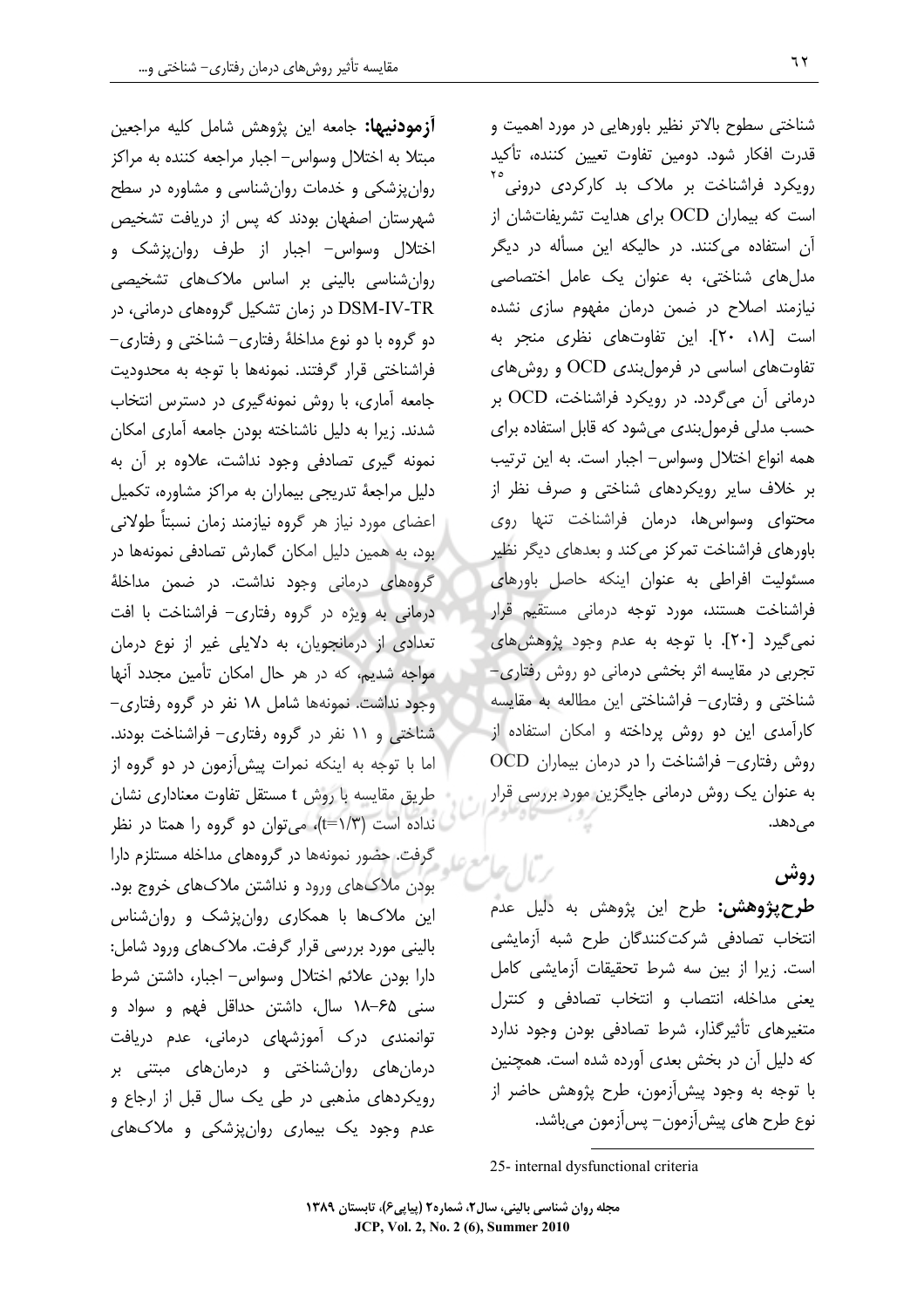خروج، شامل تشخيص اختلالات سايكوتيك، عدم تمایل به ادامه درمان و رها نمودن آن بود. خلاصهٔ خصوصیات جمعیت شناختی و بیماری شناختی نمونهها نیز در جدول ۱ آمده است. محتوای جلسات رفتاری- فراشناخت برای بیماران OCD عبارت بودند از: جلسهٔ اول: ارزیابی درمانجویان در شروع درمان با استفاده از پرسشنامهٔ وسواس فکری– عملی مادزلی<sup>۲۰</sup> (MOCI)، آشنایی کلی با علائم اختلال وسواس-اجبار، آشنایی کلی با منطق درمان رفتاری- فراشناخت

از طریق بیان کلی نقش باورهای اصلی، فرضها، اصول و تفسير و ساير عوامل مرتبط در قالب رسم يک نمودار.

جلسهٔ دوم: توضیح در مورد نقش باور اصلی در OCD در خصوص «مهم و قدرتمند بودن افکار» و سه مفروضه مرتبط با أن تحت عنوان باورهاى ائتلافى ر توضيح روش «فاصله  $^{\star\star} \mathrm{TOF}$  و  $\mathrm{TAF}^{\star\star}$ گرفتن از غنی سازی ذهن» به عنوان روشی برای مقابله و شکستن باورهای ائتلافی، انجام مواجهه

تصوری در جلسه درمانی به منظور تضعیف باورها. جلسهٔ سوم: بیان اصل «کنترل فکر» در OCD و روش درمان أن از طريق عدم سركوبي و رها كردن افکار، توضیح در مورد نقش «تفسیر افکار مزاحم» در فرأيند OCD و روش تغيير أن به عنوان راهي براي تغییر باورها و کاهش رفتارهای وسواسی، آموزش مرحله اول تكنيك أموزش توجه با هدف جهت دهي توجه، انجام مواجهه عملی از طریق مشاهده یک فیلم در جلسه درمانی با هدف تضعیف باورهای فراشناخت. جلسهٔ چهارم: توضیح در مورد اصل (یا باور) «خودآگاهی شناختی» و نقش آن در تداوم وسواس،

- 27- Thought- Action Fusion (TAF)
- 28- Thought Event Fusion (TEF)
- 29- Thought Object Fusion (TOF)

آموزش مرحله دوم تکنیک آموزش توجه و انجام مواجهه عملی با هدف تضعیف باورهای فراشناخت. جلسهٔ پنجم: توضیح اصل سوم در مورد «باور منفی درباره تشریفات و نگرانی» و روش مقابله با آنها از طریق تکنیکهای رفتاری، آموزش مرحله سوم تکنیک آموزش توجه و توضیح در خصوص نقش آن در کاهش خود أگاهی شناختی و جهت دهی توجه و تداوم انجام مواجهه عملى با هدف تضعيف باورهاى فراشناخت.

جلسهٔ ششم: توضیح اصل چهارم شامل «باور مثبت نسبت به تشریفات و نگرانی» و ارتباط أنها با تداوم وسواس، توضیح در مورد انجام مواجهه و قطع تشریفات و روش «تحلیل سود و زیان» به منظور مقابله با باورهای مثبت ناسازگارانه و توضیح در خصوص استفاده از روش مواجهه «بیأبی» با هدف تضعيف باورهاي فراشناخت.

جلسةً هفتم: توضيح اصل (باور) «عدم كفايت شناختی» و اثرات مترتب بر آن شامل شک و تردید و چک کردن و قطع این رفتارها با هدف تضعیف باور فوق، انجام روش «کمأبی» با هدف تضعیف باورهای فراشناخت.

جلسهٔ هشتم: توضیح در مورد اصل ششم تحت عنوان «ملاک احساسی در افراد وسواسی» و استفاده از آن تا رسیدن به احساس تمامیت و روشهای مقابله با آن، از جمله استفاده از روش «حداقل زمان» در انجام رفتارهای مربوط، انجام روش مواجهه از طريق مواجهه با خون با هدف تضعيف باورهاي فراشناخت.

جلّسهٔ نهم: جمعبندی اًموزشهای ارائه شده از طریق تأکید بر ارتباط باورها، مفروضهها، اصول و تفسیر در پدیدآیی و تداوم OCD، و توضیح انواع رفتارهای وسواسي شامل اجتنابها، آيينهاي وسواسي و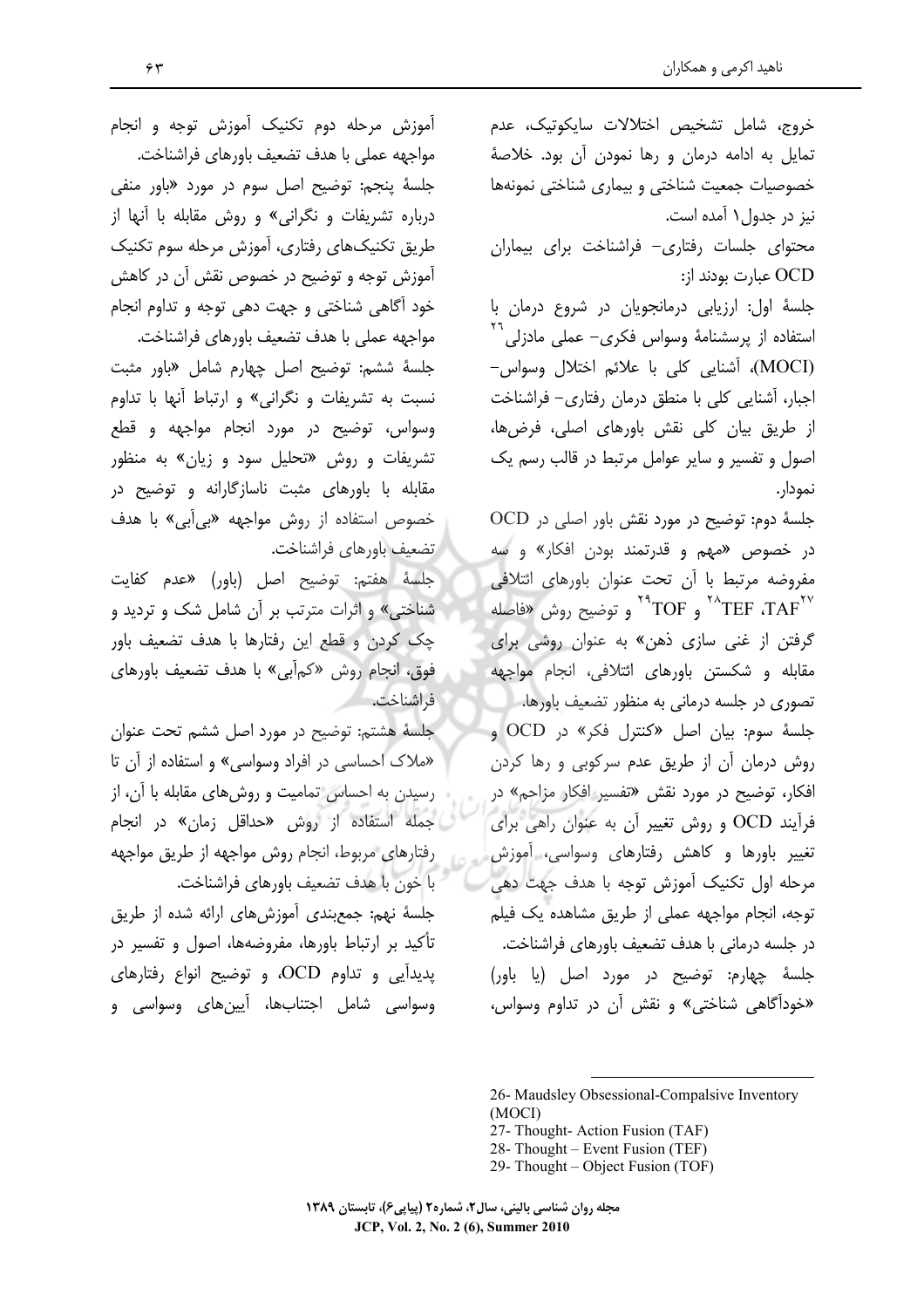اطمینان جویی و اثر پذیری آنها از باورهای مطرح شده، توضیح در مورد اثر خلق بر وسواس و ارائه راهبردهای چهارگانه در خصوص تغذیه، خواب، پیادهروی و ارتباطات اجتماعی برای کنترل خلق، و تأکید بر تداوم روشهای مواجهه به منظور أزمایش رفتاری باورها.

جلسهٔ دهم: توضیح روش مدیریت درمان پس از قطع جلسات درمانی و توضیح و تبیین روش تشکیل جلسات خود درمانی، بحث در خصوص روند بهبودی در درمان وسواس و آشنایی با نوسانها در روند بهبودی و احتمال عود مشكل و ضرورت شركت در جلسات تقویتی به منظور پیشگیری از عود، ارزیابی مجدد درمانجویان با استفاده از پرسشنامه وسواس فکری– عملی مادزلی (MOCI) [۱۸، ۲۰].

ocD محتوای جلسات رفتاری- شناختی برای بیماران جلسة اول: ارزيابي درمان جويان در شروع درمان با استفاده از آزمون وسواس فكرى- عملى مادزلى (MOCI)، توضيح كلى در مورد علائم اختلال وسواس – اجبار، بیان منطق درمان رفتاری – شناختی در درمان OCD و معرفی اجمالی باورهای اصلی، باورهای بینابینی، تفسیر افکار مزاحم، استرس و خلق در فرآیند اختلال وسواس- اجبار از طریق رسم نمودار، اشاره به نقش عوامل جسمی و شرایط محیطی در شروع و تداوم وسواس.

جلسهٔ دوم: بیان دو باور بینابینی شامل «اهمیت زیاد دادن به افکار» و «کنترل فکر» و روشهای ضعیف كردن دو باور از طريق رها كردن و عدم سركوبي آنها، انجام مواجهه تدریجی از طریق مواجههٔ تصوری با هدف تضعيف باورهاي غلط.

جلسهٔ سوم: توضیح در مورد باورهای بینابینی «کمال گرایی» و «ترس از اضطراب» و روشهای درمان آنها از طريق «تحليل سود و زيان» و قطع كمال گرايي و مشاهده نتایج آن و روش «فاجعهسازی از افکار وسواسی» به منظور تجربه افزایش اضطراب و به چالش کشیدن باور مربوط به آن. انجام مواجهه عملی

از طریق مشاهده یک فیلم با هدف تضعیف باورهای غلط.

جلسهٔ چهارم:توضیح در مورد باورهای بینابینی «تحمل نکردن عدم قطعیت» و «اطمینان طلبی» و روشهای قطع اطمینان جویی و مواجهه با موقعیتهای اجتنابی و قطع تشریفات و تحمل اضطراب حاصل به منظور تضعيف اين باورها، انجام مواجهه عملي با هدف تضعیف باورهای غلط.

جلسهٔ پنجم: توضیح در مورد باور «احساس مسئولیت افراطی» و روشهای کاهش آن، انجام مواجهه عملی در جلسه درمانی.

جلسهٔ ششم: توضیح در مورد «باور ترس از نتایج مثبت» و درمان آن از طریق آزمایشهای رفتاری و آشنایی با تکلیف مواجهه از طریق اجرا*ی* روش «بیأبی» و روشهای همسو با أن به منظور تضعیف باورهای غلط و تحریفات شناختی.

جلسهٔ هفتم: بیان نقش تفسیر در پدیدآیی و تداوم وسواس و روش تغییر تفسیر، توضیح در مورد رابطه خلق و وسواس و پیشنهاد چهار راهبرد در رابطه با تغذیه، خواب، پیادهروی و ارتباطات اجتماعی به منظور افزایش خلق، انجام روش «کم|ٔبی» و روشها*ی* هم سو با هدف تضعيف باورهاى غلط.

جلسهٔ هشتم: توضیح باورهای هستهای در وسواس و ارتباط آن با باورهای بینابینی، توضیح در خصوص رابطه بین ضعیف شدن باورهای بینابینی و اصلاح باورهای

هستهای،انجام روش مواجهه از طریق مواجهه با خون با هدف تضعيف باورهاي غلط.

جلسهٔ نهم: جمعبندی مطالب مطرح شده و تأکید بر ارتباطهای موجود بین باور هستهای، باورهای بینابینی، تفسیر افکار مزاحم و رفتارهای وسواسی، توضیح بیشتر در مورد رفتارهای وسواسی شامل رفتارهای اجتنابی و تشریفات رفتاری و تأکید بر ایجاد فرصتهای بیشتر و تداوم روشهای مواجهه به منظور آزمایش رفتاری باورها.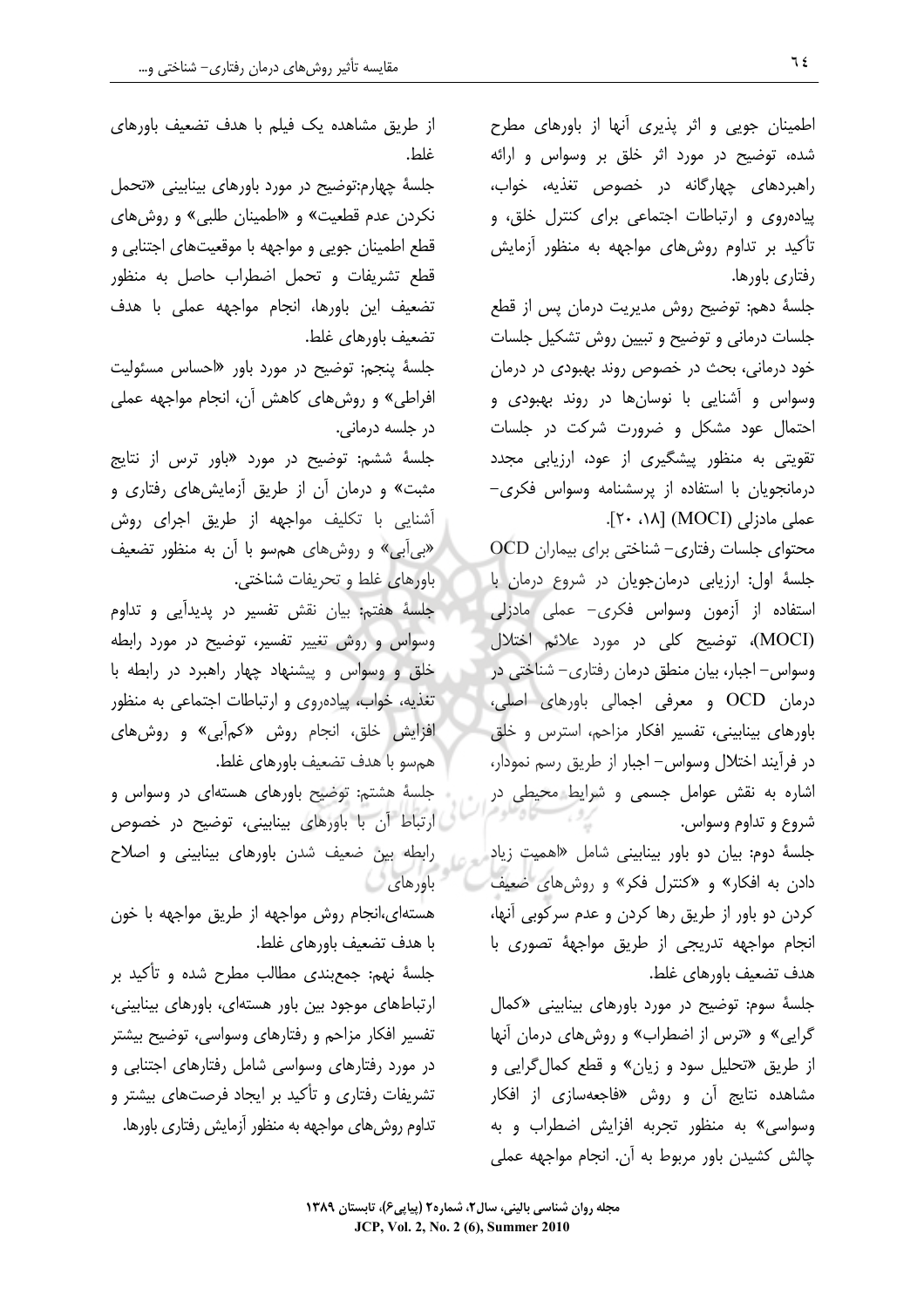جلسهٔ دهم: بحث در خصوص احتمال عود مشکل و راهکارهای پیشگیری از برگشت مشکل و روش تشکیل جلسات خود درمانی به منظور به عهده گرفتن مدیریت درمان توسط درمانجو، ضرورت شرکت درجلسات تقویتی و ارزیابی مجدد درمان جویان با استفاده از پرسشنامه وسواس فکری- عملی مادزلی  $[\uparrow\uparrow\uparrow]$  (MOCI)

ابزار:

۱– پرسشنامه*ی* وسواس فکری- عملی مادزلی (MOCI): این پرسشنامه در سال ۱۹۷۷ توسط هاجسن به دراچمن <sup>۳۰</sup> معرفی شد. پرسشنامه حاوی ۳۰ سؤال و به گونهای طراحی شده است که یک فرد واجد همه علائم، دقيقاً به نيمي از سؤالها ياسخ مثبت و به نيم ديگر ياسخ منفي مي دهد. علاوه بر نمره کلي، زير مقیاس ها شامل وارسی، شستشو، کندی – تکرار و شک و تردید میباشد. در بررسی هاجسن و راچمن [۲۴] ضريب آلفاى كرونباخ براى زير مقياس ها ٠/٨٠،٠/٨٠، ۰/۷۰ و ۰/۷۰ میباشد که بیانگر اعتبار مناسب زیر مقیاس هاست. ترنر و بیدل<sup>۳۲</sup> ضریب اعتبار این آزمون را ۰/۸۹ و اعتبار خرده مقیاس های کندی- تکرار و شستشو را به ترتیب ۰/٣٩ و ٠/٨٧ گزارش کردهاند [٢۵]. همچنین در پژوهشی ضریب اعتبار آزمون-بازآزمون آن ٠/٨٢ برآورد شده است [٢۶]. در بررسي اعتبار آزمون توسط هاجسن و راچمن، همبستگی نمرات آزمون با نمرات پرسشنامه لیتون<sup>۳۳</sup> معنادار و در حد ١۶٠ بود [٢۴]. در ايران روايي محتوايي اين آزمون بررسی و مناسب گزارش شده است [۲۶]. روند اجرای پژوهش: به منظور بررسی تأثیر هر كدام از روشهاى درمانى (مقايسه درون گروهى) نتايج پیش آزمون و پس آزمون هر گروه از طریق اطلاعات حاصل از پرسشنامه (MOCI) در اولین و آخرین جلسه

30-Hogson

33- Leyton Inventory

درمانی، با استفاده از روش t وابسته مورد مقایسه قرار  $\frac{1}{\sqrt{d\ell}}$  گرفت. همچنین با استفاده از فرمول اندازه اثر مقدار تأثیر هر یک از روشها محاسبه گردید. بنابر منابع آماري، اندازه اثر ٠/٢ كم، ٠/٥ متوسط و از ٠/٨ به بالا برابر تأثير زياد است [٢٧]. از روش تحليل كواريانس <sup>۳٤</sup> (ANCOVA) نيز به منظور مقايسهٔ  $-$ نتایج دو روش درمانی رفتاری $-$  شناختی و رفتاری فراشناختی (مقایسه بین گروهی) استفاده و نمره آزمودنیها در پیشآزمون به عنوان متغیر همگام<sup>۲°</sup> در نظر گرفته شد.

## بافتهها

هدف این پژوهش مقایسه روشهای رفتاری– شناختی و رفتاری- فراشناختی در درمان بیماران مبتلا به اختلال وسواس- اجبار است. دو گروه در ده جلسه درمانی دو روش متفاوت درمان رفتاری– شناختی و رفتاری– فراشناختی را دریافت کردهاند. جدول ۱ حاوی اطلاعات جمعیت شناختی و بیماری شناختی دو گروه است. همان طور که مشاهده می شود، .<br>نمونهها بیشتر زن بوده و در گروه رفتاری- فراشناخت شرکت کنندگان مرد در گروه حضور ندارند. در هر دو گروه تعداد متأهلین بیشتر است (۶۶ و ۷۲ درصد). از نظر سنی نمونهها بیشتر در فاصله سنی ۲۰ تا ۴۰ سال قرار دارند. (در گروه رفتاری- شناختی ۸۳ درصد و در ه از گروه رفتاری- فراشناختی ۸۱ درصد)، بیشترین تحصیلات در سطوح دیپلم، فوق دیپلم و کارشناسی است و تعداد نمونههای خانهدار نسبت به مشاغل دیگر بیشتر میباشد. در گروه رفتاری- شناختی بیشترین مدت بیماری مربوط به ۵ سال به بالاست (۸۳ درصد)، و در گروه رفتاری– فراشناخت بیشترین مدت در فاصله یک تا ۱۵ سال میباشد (۸۱ درصد).

35-covariate

<sup>31-</sup>Rachman

<sup>32-</sup> Beidel

<sup>34-</sup> Analysis of covariance (ANCOVA)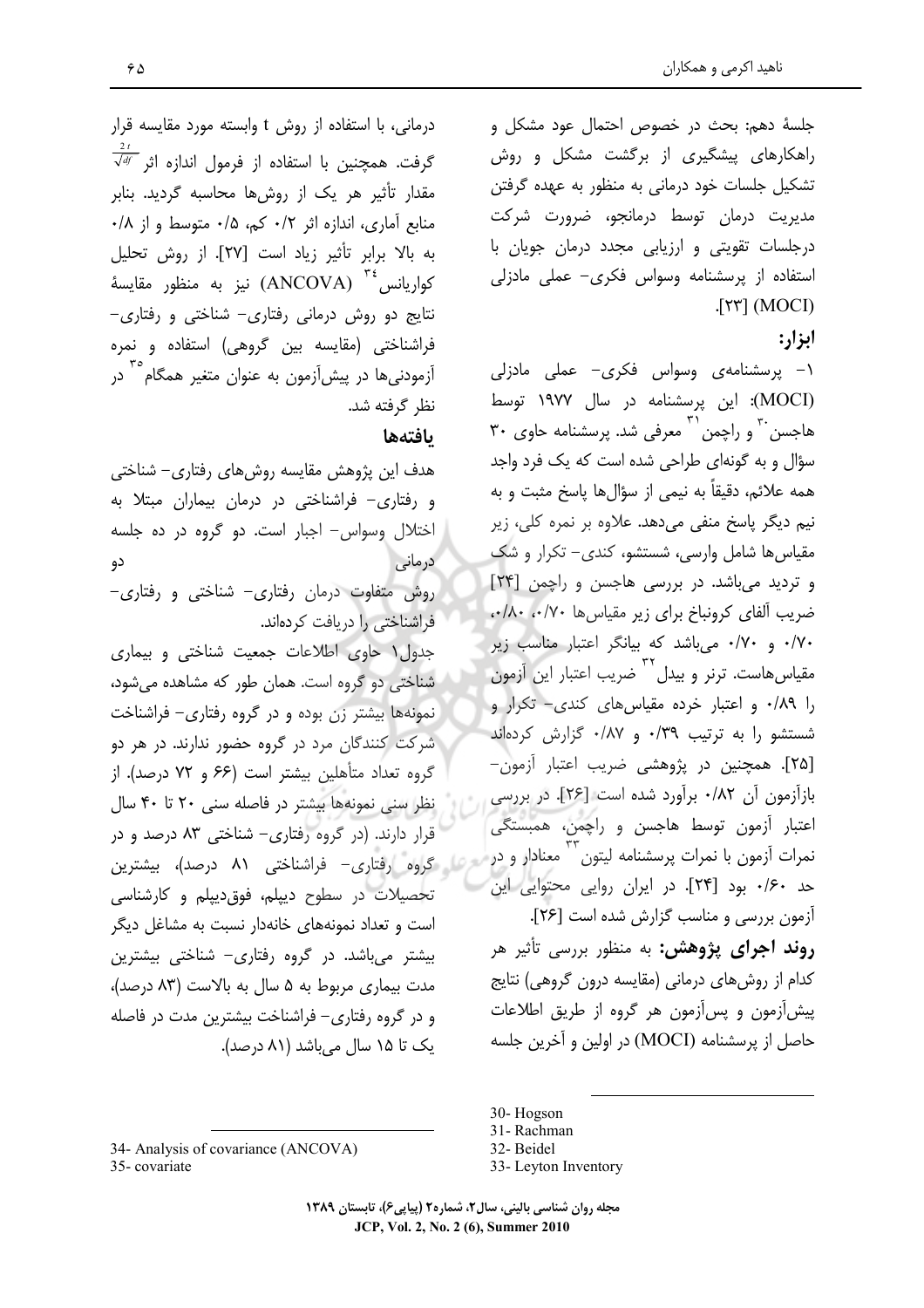دادههای جدول ٢ بیانگر تأثیر هر کدام از روشهای درمانی در مقایسه پیش[زمون و پس[زمون میباشد. تفاوت در هر دو گروه معنادار است. (در گروه رفتاری-شناختی (p<۰/۰۱) و در گروه رفتاری- فراشناخت

(p<٠/٠٥). همچنین با توجه به اندازهی بالاتر از ۰/۸، ES (اندازه اثر) در هر دو گروه میتوان گفت که هر دو روش درمانی در بهبود بیماران نقش اساسی داشتهاند  $[\Upsilon \Upsilon]$ .

|                | گروهها           |                                      |                      | رفتاری- شناختی        | رفتاری- فراشناختی  |                      |  |
|----------------|------------------|--------------------------------------|----------------------|-----------------------|--------------------|----------------------|--|
|                | متغير            |                                      | فراواني              | درصد                  | فراوانی            | درصد                 |  |
|                | جنس              | زن                                   | $\lambda$            | <b>YY/YY</b>          | $\setminus$        | $\mathcal{L}$ .      |  |
| جمعيت<br>شاختى |                  | مرد                                  | ۴                    | $\tau\tau/\tau\tau$   | $\bullet$          | $\ddot{\phantom{1}}$ |  |
|                | وضعيت            | مجرد                                 | ۶                    | $\tau\tau/\tau\tau$   | ٣                  | <b>TY/TY</b>         |  |
|                | تأهل             | متأهل                                | $\mathcal{N}$        | 55/5V                 | Υ                  | YY/YY                |  |
|                | سن               | $\mathbf{Y} \cdot -\mathbf{Y} \cdot$ | ٩                    | ۵۰                    | ۷                  | YY/YY                |  |
|                |                  | $\mathbf{r} \cdot -\mathbf{r} \cdot$ | ۶                    | $\tau\tau/\tau\tau$   | $\lambda$          | 9/19                 |  |
|                |                  | $f*-\Delta$                          | $\lambda$            | $\Delta/\Delta\Delta$ | $\mathbf{\bar{r}}$ | ۱۸/۱۸                |  |
|                |                  | $\Delta \cdot -\epsilon \cdot$       | ٢                    | 11/11                 | $\bullet$          | $\ddot{\phantom{1}}$ |  |
|                | ميزان<br>تحصيلات | کمتر از دیپلم                        | ٢                    | 11/11                 | ١                  | 9/19                 |  |
|                |                  | ديپلم و فوقديپلم                     | ٨                    | 44/44                 | ۵                  | ۴۵/۴۶                |  |
|                |                  | <b>کارشناسی</b>                      | $\mathsf{Y}$         | <b>TA/AA</b>          | ۴                  | ٣۶/٣۶                |  |
|                |                  | کارشناسی ارشد و دکتری                | ١                    | $\Delta/\Delta\Delta$ | $\lambda$          | 9/49                 |  |
|                | شغل              | خانەدار                              | ٩                    | $\Delta$              | Y                  | 54/54                |  |
|                |                  | دانشجو                               | $\lambda$            | $\Delta/\Delta\Delta$ | ۴                  | Y5/Y5                |  |
|                |                  | كارمند                               | $\mathsf{Y}$         | <b>٣٨/٨٨</b>          | $\bullet$          | $\,$ .               |  |
|                |                  | بيكار                                | $\bar{1}$            | $\Delta/\Delta\Delta$ | $\bullet$          | $\ddot{\phantom{1}}$ |  |
|                | طول مدت          | كمتر از يكسال                        | $\breve{\mathbf{y}}$ | 11/11                 |                    | $\ddot{\phantom{a}}$ |  |
| بیماری شناختی  | بیماری           | ∥ یک تا ۵ سال                        | $\lambda$            | $\Delta/\Delta\Delta$ | ۵                  | 42/45                |  |
|                |                  | ۵ تا ۱۵ سال                          | ۶                    | $\tau\tau/\tau\tau$   | ۴                  | 75/75                |  |
|                |                  | ۱۵ سال و بالاتر                      | ۹                    | $\Delta$ -            | ٢                  | ۱۸/۱۸                |  |
|                |                  |                                      |                      |                       |                    |                      |  |

جدول ( ) اطلاعات مربوط به دو گروه تحقیقی بر حسب متغیرهای جمعیت شناختی و بیماری شناختی

جدول ۲) میانگین، انحراف معیار، t وابسته و اندازه تأثیر روش درمانی در دو گروه رفتاری– شناختی و رفتاری– فراشناختی بر اساس نمرات آزمون  $\ln$ 

|                     |                       | --ری      |                     |                      |                   |                    |                  |
|---------------------|-----------------------|-----------|---------------------|----------------------|-------------------|--------------------|------------------|
| منبع تغييرات        |                       |           | $\frac{3}{2}$<br>د∙ | أتحراف<br>معيار      |                   | P                  | ES               |
| نمره کل وسواس فکری- | گروه رفتاری-شناختی    | پیش أزمون | ۱۱/۹۵               | f/A                  | $\tau/\tau\gamma$ | $\cdot/\cdot\cdot$ | 1/FY             |
| عملى                |                       | پس أزمون  | 9/17                | F/FY                 |                   |                    |                  |
|                     | گروه رفتاری-فراشناختی | پیش أزمون | $\frac{1}{\gamma}$  | $Y/\Upsilon\Upsilon$ | $\frac{1}{\pi}$   | $\cdot/\cdot$ ۴    | $1/\mathfrak{r}$ |
|                     |                       | پس أزمون  | ۱۱                  | $\Delta$ /.9         |                   |                    |                  |

مجله روان شناسی بالینی، سال۲، شماره۲ (پیاپی۶)، تابستان ۱۳۸۹ JCP, Vol. 2, No. 2 (6), Summer 2010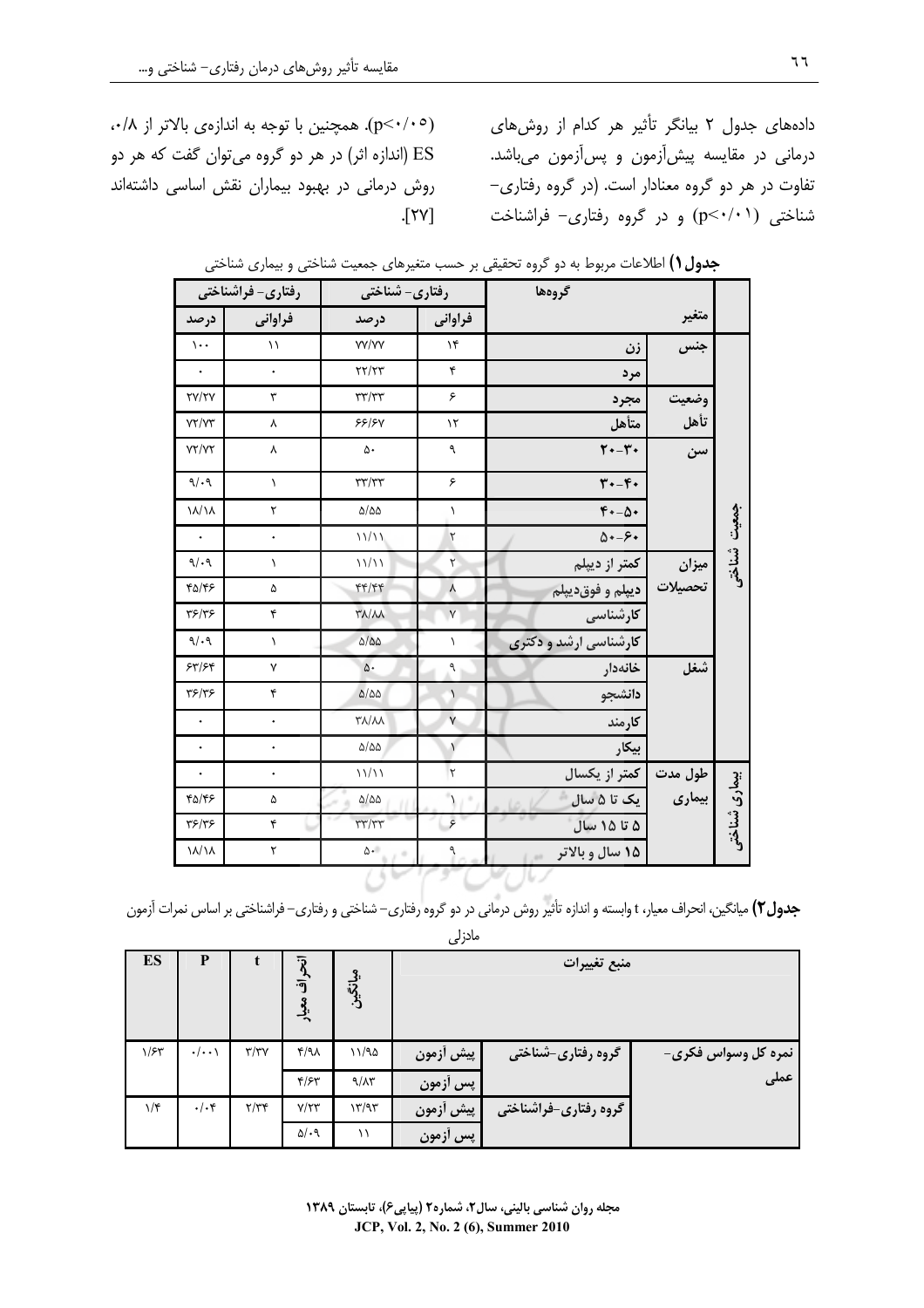جدول ٣ بيانكر ميانكين و انحراف معيار نمرات آزمودنى ها در نمره کل و زیر مقیاس های آزمون وسواس فکری-عملی مادزلی میباشد. همان طور که دیده میشود بیشترین پراکندگی شرکت کنندگان در زیر مقیاس ها در گروه رفتاری– شناختی مربوط به زیر مقیاس وارسی و در گروه رفتاری– فراشناختی در زیر مقیاس شستشو بوده است. جدول۴ تفاوت نمرات دو گروه را در پس آزمون با تحلیل کواریانس نشان میدهد. متغیر همگام در این پژوهش نمره پیش[زمون مقیاس مادزلی است که به منظور

کنترل تأثیر آن در بدو ورود به مداخله به کار رفته است. همان طور که دادههای جدول نشان میدهد در مقایسه تأثیرات درمان رفتاری- شناختی و رفتاری- فراشناختی با استفاده از تحلیل کواریانس و کنترل اثرات پیش آزمون تفاوتی بین دو گروه مشاهده نمیشود (p<۰/۰۰). یعنی دو گروه در میزان اثر بخشی درمانی تفاوت معناداری با يكديگر نداشتهاند.

|                  |                    | پيش[زمون                         |                       | پسآزمون                       |                                        |  |
|------------------|--------------------|----------------------------------|-----------------------|-------------------------------|----------------------------------------|--|
| منبع تغييرات     |                    | ميانگين                          | انحراف معيار          | ميانگين                       | انحراف معيار                           |  |
|                  | وارسى              | $\tau$ /۶۲                       | $\Upsilon/\Upsilon$   | $\frac{1}{\sqrt{2}}$          | $\frac{1}{2}$                          |  |
|                  | شستشو              | $\tau/\tau\tau$                  | $\frac{1}{\sqrt{2}}$  | $\Gamma/\cdot \Delta$         | $\tau/\tau$ .                          |  |
| رفتارى- تسناختى  | کندی- تکرار        | $\mathbf{Y}/\cdot\mathbf{y}$     | $1/\lambda\Delta$     | 1/YY                          | 1/T                                    |  |
|                  | تردید و وظیفهشناسی | $f/\Delta f$                     | 1/Vf                  | $f/\cup$                      | 1/ff                                   |  |
|                  | نشخوار فكرى        | 1/79                             | $\cdot/\lambda$ .     | $\lambda$                     | $\cdot/\lambda$ ۴                      |  |
| کل               |                    | 11/90                            | $f/9\lambda$          | 9/17                          | $\mathcal{F}/\mathcal{F}^{\mathbf{w}}$ |  |
|                  | وارسى              | $f/\mathcal{F}$                  | $\Upsilon/\Upsilon$ . | $\tau/\tau\gamma$             | $\mathbf{Y}/\mathbf{Y}$                |  |
|                  | شستشو              | Y/Y                              | $\frac{1}{2}$         | $Y/\mathcal{F}Y$              | $\tau/\tau\tau$                        |  |
| رفتارى- فراشناخت | کندی- تکرار        | $Y/\Delta Y$                     | $1/7\lambda$          | $Y/Y$ ۶                       | $1/\Delta$ ۶                           |  |
|                  | تردید و وظیفهشناسی | $\mathcal{F}/\Delta \mathcal{F}$ | 1/5 <sub>A</sub>      | $\mathcal{F}/\Lambda$         | $1/\gamma\gamma$                       |  |
|                  | نشخوار فكرى        | 1/YY                             | .758                  | $1/\mathfrak{f} \mathfrak{f}$ | $\cdot/\Delta\Upsilon$                 |  |
| کل               | $h \times h$       | 17/97                            | Y/YY                  | ۱۱                            | $\Delta/\cdot$ 9                       |  |

ج**دول۳)** آمارههای توصیفی مربوط به گرایش مرکزی و پراکندگی نمرات آزمون مادزلی

ربال حامع علوم ات پی

ج**دول۴)** خلاصه نتایج تحلیل کواریانس مربوط به نتایج آزمون مادزلی در مورد گروه رفتاری– شناختی و رفتاری– فراشناخت

| <b>توان</b>          | ايتا                | $\mathbf{r}$        | п                           | ميانگين مجذورات | ا درجه آزادی | مجموع مجذورات | منبع تغييرات    |
|----------------------|---------------------|---------------------|-----------------------------|-----------------|--------------|---------------|-----------------|
| ۰۰/۱                 | $\cdot$ /۶۷         | $\cdot$ / $\cdot$ + | $\Delta\Delta/\cdot\Lambda$ |                 |              |               | <b>پیش زمون</b> |
| $\cdot/\cdot \Delta$ | $\cdot$ / $\cdot$ ) | /97                 |                             |                 |              | ۰/۷۷          | دروه            |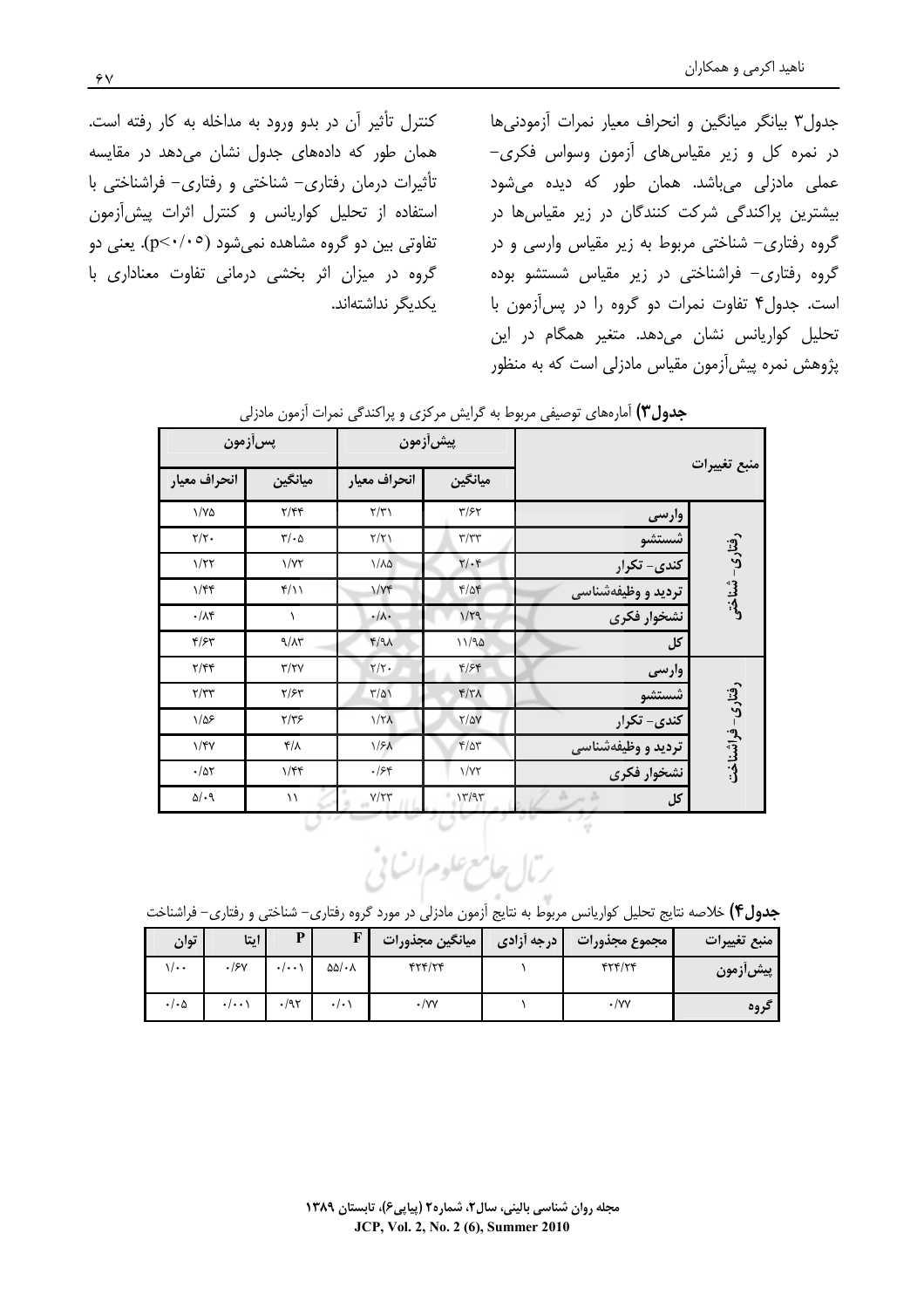| زیرمقیاس های مادزلی | منبع تغييرات    | مجموع مجذورات        | درجه أزادي | ميانگين مجذورات  | F                            | P                     | ايتا                 | توان                 |
|---------------------|-----------------|----------------------|------------|------------------|------------------------------|-----------------------|----------------------|----------------------|
| وارسى               | پیش[زمون        | $\tau\tau/\tau$      |            | $\tau\tau/\tau$  | 12/71                        | $\cdot/\cdot\cdot$    | $\cdot$ /٣٢          | .197                 |
|                     | مقايسه دو گروه  | $\cdot$ / $\gamma$ ۹ |            | $\cdot$ /yq      | $\cdot$ /۲۹                  | $\cdot/\Delta$ 9      | $\cdot/\cdot$        | $\cdot/\cdot \wedge$ |
| شستشو               | <b>پیش[زمون</b> | 51/97                |            | 51/97            | <b>TA/TA</b>                 | $\cdot/\cdot\cdot$    | .78                  | .199                 |
|                     | مقايسه دو گروه  | $\tau/\tau\tau$      |            | $\tau/\tau\tau$  | $1/\tau$ ۶                   | .170                  | $\cdot/\cdot \Delta$ | $\cdot/\tau$ .       |
| کندی- تکرار         | پیش[زمون        | $\cdot$ /۵۷          |            | $\cdot/\Delta V$ | $\cdot$ /٣٢                  | $\cdot$ /۵۷           | $\cdot/\gamma$       | $\cdot/\cdot \wedge$ |
|                     | مقايسه دو گروه  | f/Y                  |            | f/Y              | $\tau/\mathfrak{r}$ .        | $\cdot/\gamma$        | $\cdot/\cdot \wedge$ | $\cdot$ /٣٢          |
| تردید و وظیفه شناسی | پيش[زمون        | $Y \cdot / Y$        |            | $Y \cdot / Y$    | 11/1                         | $\cdot/\cdot\cdot$    | .179                 | $\cdot/\lambda$ 9    |
|                     | مقايسه دو گروه  | .   . 5              |            | .   . 5          | $\cdot/\cdot$ ۳              | $\cdot/\lambda\Delta$ | $\cdot/\cdot\cdot$   | $\cdot/\cdot \Delta$ |
| نشخوار فكرى         | پیش أزمون       | 1/55                 |            | 1/55             | $\mathbf{r}/\cdot\mathbf{r}$ | $\cdot/\cdot$ 9       | .11                  | $\cdot$ /٣٨          |
|                     | مقايسه دو گروه  | $\cdot/\gamma$       |            | $\cdot/\gamma$   | $1/\tilde{r}$ .              | .175                  | $\cdot/\cdot \Delta$ | .19                  |

ج**دول۵)** خلاصه نتایج تحلیل کواریانس زیر مقیاسهای آزمون مادزلی در مورد گروه رفتاری– شناختی و رفتاری– فراشناخت

جدول۵ تفاوت نمرات دو گروه را در زیر مقیاس های آزمون مادزلی از طریق تحلیل کواریانس نشان میدهد. نمرات پیشآزمون در زیر مقیاس های مادزلی به عنوان متغیر همگام برای کنترل تأثیر درمانی أنها در بدو ورود به مداخله به كار رفته است. با توجه به اين جدول تفاوت در هیچکدام از زیر مقیاس ها معنادار نیست.

ىحث

همان طور که اشاره شد نتایج این پژوهش اثربخشی دو روش درمانی رفتاری– شناختی و رفتاری– فراشناختی درمانی را در مقایسه پیشآزمون و پسآزمون برای درمان OCD نشان داد. علاوه بر این، نتایج این پژوهش تفاوت معناداری را بین نتایج درمانی دو روش مداخله رفتاری– شناختی و رفتاری– فراشناختی نشان نداد. نتایج در خصوص تأثیر درمانی روش رفتاری-شناختی موید نتایج پژوهش های قبلی است. وجود رابطه بین باورهای شناختی و علائم OCD در یژوهش های مختلف نشان داده شده است. در این رابطه پژوهشهای نظری پاردن [۷] در خصوص بازداری فکر، پژوهش وال، سالکوفسکیس و کاتر [۸] در خصوص وسواس شستشو، گزارش ترنر [۹] در مورد اختصاصی بودن باور مسئولیت در بیماران OCD، پژوهش شافران [۱۱] و پژوهش اسماری و هولم استین

سن [۱۲] در خصوص واسطه بودن مسئولیت و سرکوبی فکر بین افکار مزاحم و علائم وسواس و یژوهش مکملی، نشاط دوست و عابدی [۱۰] قابل اشاره است. به همین ترتیب در اثر بخشی روش درمان رفتاری– فراشناختی پژوهشهای فیشر و ولز در درمان بیماران OCD [۲۰]، ریس و ون کاسولد در گروه درمانی بیماران OCD [۲]، فیشر و ولز در آزمون تجربی درمان فراشناخت بر بیماران OCD [۲۱] و پژوهش اندوز [۲۲] در یک مطالعه موردی مؤید نتایج این پژوهش در اثر بخشی روش درمان رفتاری-فراشناخت بر بیماران OCD می باشد. اما در مقایسه دو رویکرد رفتاری- شناختی و رفتاری- فراشناختی در درمان OCD پژوهشگران به مقایسه مشابهی دست م ایستافتند. پژوهش ها تا این زمان، به جای مقایسه این دو روش به طور مستقیم به تحلیل مؤلفههای تشکیل دهنده عناصر درمانی در این دو رویکرد پرداختهاند. در پژوهشی، گوایلیام به ولز و کارت رایت– هاتون آ ، در بررسی اینکه مسئولیت یا فراشناخت، کدامیک پیش بيني كننده علائم وسواس- اجبار مي باشند، به اين نتیجه رسیدند که مسئولیت و باورهای فراشناخت هر دو با OCD ارتباط دارند، اما ارتباط بين مسئوليت و علائم

<sup>36-</sup> Gwilliam

<sup>37-</sup> Cartwright-Hatton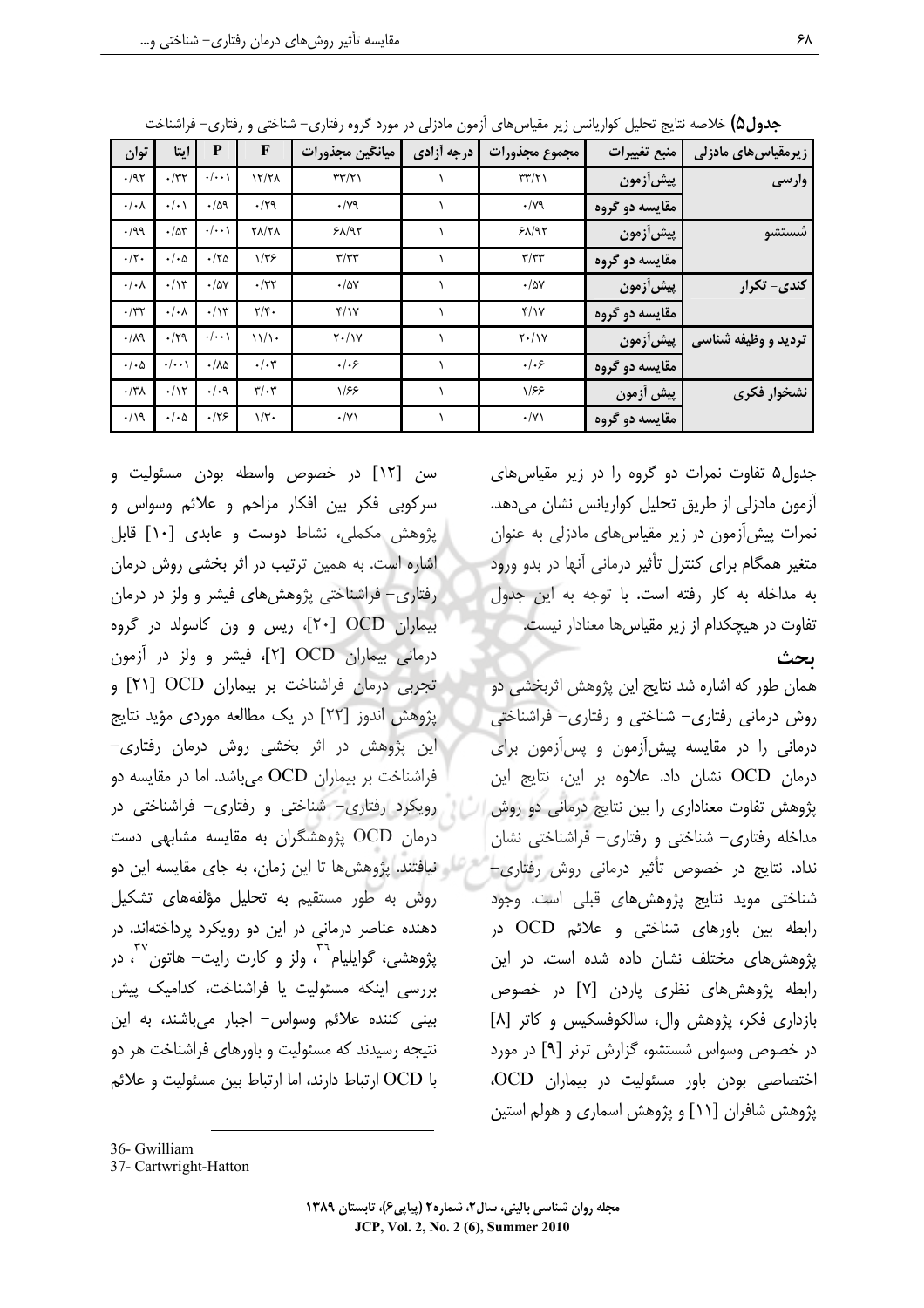وابسته به باورهای فراشناخت است و نه مستقل. شاید به همین دلیل باشد که دو روش درمانی مورد نظر ما منجر به تغییرات درمانی شدهاند و موید این امر می باشند که در هر حال هر دو عامل، چه مستقل و چه با واسطه، با OCD در رابطه میباشند. انجام پژوهشهای بیشتر به ویژه مداخلههای موردی و پیگیری طولانی مدت نتایج درمانی، باضافه کنترل و ثبت تغییرات گام به گام مجموعه باورهای شناختی و فراشناختی می تواند نقش اصلاح این باورها و تقدم و تأخر آنها را در اقدامات درمانی، به طور شفافتر مشخص نماید. به نظر ولز مدل فراشناخت با نظریه شناختی (طرحواره) همسان است، اما از جهاتی از این مدل کامل تر است، زیرا ساختارهای شناختی، سطوح کنترل، توجه و فرآیندهای چندگانه و اجزاء فراشناختی شناخت را با طرحواره ترکیب میکند. به این ترتیب در رویکرد درمانی فراشناخت علاوه بر تمرکز بر درمان های شناختی و رفتاری سنتی، در سنجش و درمان مراجعین باید بر بازسازی فراشناخت ناسازگار آنها نیز تأکید کرد. در روش درمانی فراشناخت به کار رفته در این پژوهش نیز آنجاکه سخن از باور اصلی است، این دو رویکرد تا حدی به یکدیگر نزدیک می شوند. اما آنچه منجر به تمایز این دو می شود، فراشناختهایی است که پردازش را هدایت میکنند، مثل سندرم توجهی- شناختی و راهبردهای مقابلهای نشأت گرفته از باورهای فراشناخت [۱۸]. در رویکرد فراشناخت باورهایی نظیر احساس مسئولیت افراطی و کمال گرایی نفی نمی شوند، بلکه اینها برآمده از باورهای فراشناخت می باشند. بنابر این، بخشی از نتایج یکسان به دست آمده میتواند ناشی از شباهتهای این دو روش در مایههای شناختی و رفتاری موجود باشد، اما با فرض وجود این شباهت توجه به روشهای پردازش اطلاعات و اصلاح آن، انتظار نتايج بهتر را در گروه فراشناخت ایجاد می کند. در حالیکه در عمل این امر محقق نشده

وسواس– اجبار از نظر آماری وابسته به فراشناخت است، در حالیکه ارتباط بین باورهای فراشناخت و OCD مستقل از مسئوليت ميباشد. نتايج اين پژوهش حمایتی را برای رویکرد رفتاری- فراشناخت در مقایسه با رویکرد رفتاری– شناختی فراهم نمود [۲۸]. در واقع باورهای شناختی به عنوان اینکه حاصل باورهای فراشناخت هستند مورد توجه قرار می گیرند و به این ترتیب در رویکرد رفتاری- فراشناخت ضرورتی ندارد که ارزیابی های طبقهبندی شده در سطوح پایینتر نظیر مسئوليت، تحمل نكردن عدم قطعيت و غيره اصلاح شوند، بلکه درمان باید روی اصلاح فرآیندهای فراشناخت سطوح بالاتر نظير باورهايي در مورد اهميت و قدرت افكار متمركز شود [٢٠]. همچنين در پژوهش مایرز، فیشر و ولز [۳] در مورد پرسشنامه 44-تحلیل نهایی نشان داد که نگرانی، تهدید و  $\rm ^{17}O\,$ اهمیت کنترل افکار پیش بینی کنندههای مستقل علائم وسواس- اجبار هستند، اما کمال گرایی و مسئولیت خیر در تحلیل اکتشافی برای انواع فرعی وسواس- اجبار و با کنترل کردن نگرانی<sup>۲۹</sup>، عوامل تهدید، اهمیت و کنترل افکار و کمال گرایی به عنوان پیش بینی کنندههای معنادار انواع خاصی از علائم وسواس- اجبار مشخص شدند. در پژوهش مایرز و ولز نیز نشان داده شد که مسئولیت و باورهای فراشناخت به طور مثبت با علائم وسواس- اجبار همراه بودند، حتى هنگامى كه نگرانی کنترل میشد، با وجود این مسئولیت با علائم وسواس- اجبار هنگامی که فراشناخت و نگرانی کنترل می شدند، ارتباط نداشت در حالیکه ارتباط بین باورهای فراشناخت و علائم وسواس- اجبار مستقل از نگرانی و مسئوليت بود [٢٩]. به اين ترتيب مجموع اين پژوهش ها، عوامل فراشناخت را به عنوان پیش بینی کنندههای مستقل علائم وسواس- اجبار معرفی می کند. اما عواملی مثل مسئولیت و کمال گرایی گرچه با علائم وسواس- اجبار در رابطهاند، اما این ارتباط

<sup>38-</sup> Obsessive Beliefs Questionnaire -44(OBQ-44) 39- worry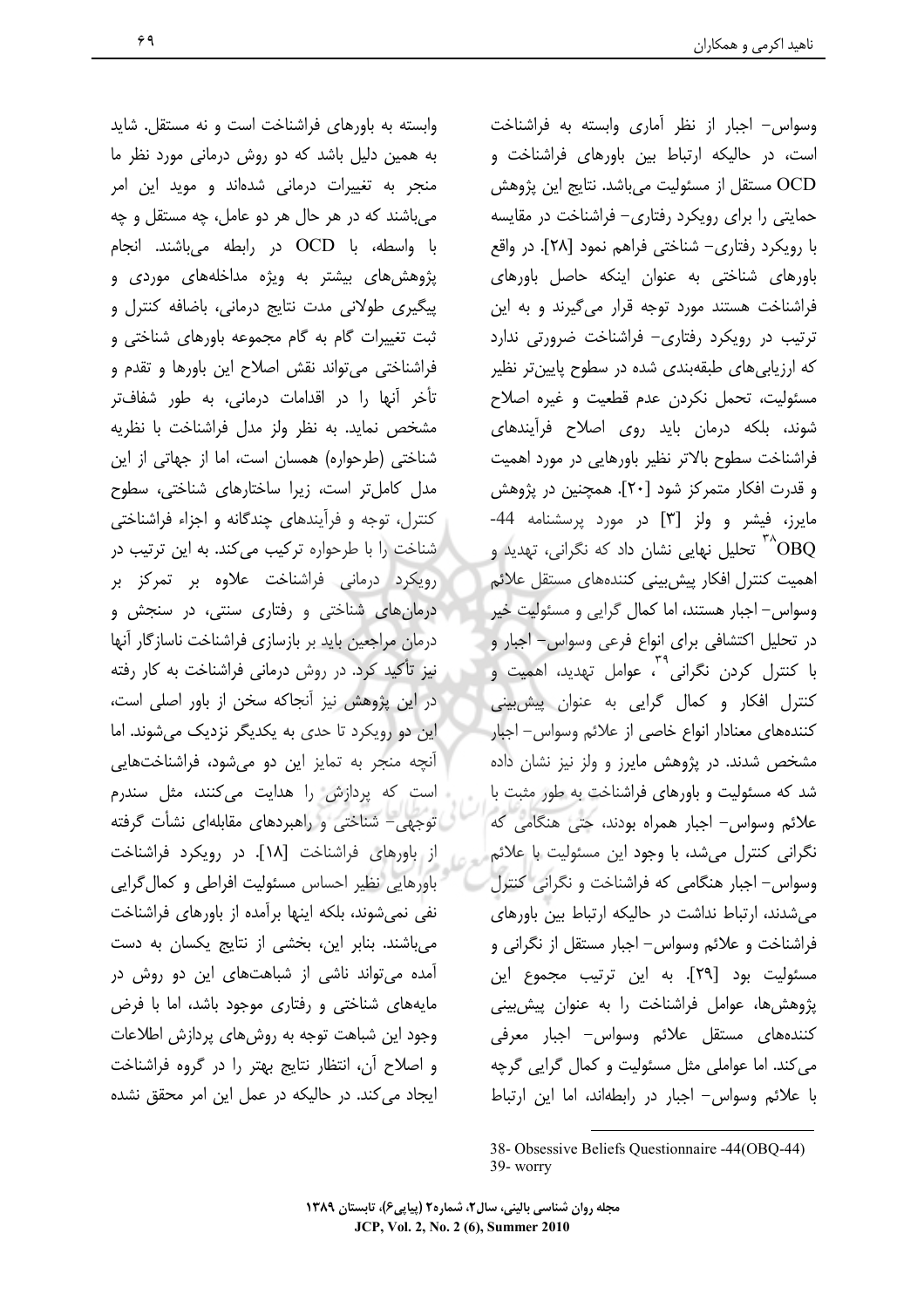آنها در این خصوص بیشتر میباشد. گرچه استفاده از روشهای رفتاری در هر دو گروه رفتاری- شناختی و رفتاری- فراشناخت با دو استدلال متفاوت تا حدی از فاصله این دو روش کاسته و مشکلات ناشی از انتزاعی بودن مفاهیم و روشها را کمتر میکند، اما به نظر می رسد درمانگران رفتاری– فراشناختی جهت دستیابی این رویکرد به مقبولیتی نسبی در بین عامه درمانجوها بایستی هم خود را در جهت تسهیل مفاهیم برای درمان جویان و استفاده از روش های کمتر انتزاعی مصروف نمایند. در پایان لازم به ذکر است که به دلیل عدم امکان اجرای همزمان هر دو روش درمانی و تشکیل گروهها با استفاده از نمونههای در دسترس، انجام پژوهش هایی که بدون وجود این محدودیتها بتواند امكان مقايسه دقيق تر دو روش را فراهم سازد امری مطلوب خواهد بود. علاوه بر این مقایسه دو روش رفتاری- شناختی و رفتاری- فراشناختی با درمان فردی و همچنین مقایسهٔ تأثیر روشهای درمان فردی و گروهی فراشناخت می تواند از خطوط بعدی پژوهش در این حوزه باشد.

## تشکر و قدردانی

بدینوسیله از مراکز مشاوره پارسه، نوید بخش و همراز در اصفهان، به دلیل فراهم کردن امکان تشکیل جلسات درمان گروهی و از همه مراجعان که حاضر 79 - شدند در این پژوهش شرکت کنند، تشکر میکنیم. منابع

١– سادوک بنیامین، سادوک ویرجینیا. خلاصه روانپزشکی علوم رفتاری– روانپزشکی. جلد دوم. پور افکاری نصرت الله، مترجم. تهران: انتشارات شهرآب؛ ١٣٨٢. ص. ٢٢١.

2- Rees CS, Van Koesveld KE.An open trial of group metacognitive therapy for obsessivecompulsive disorder. J Behave Ther Exp Psychiatry  $.2008$ ; (39): 451-458.

3- Myers SG, Fisher PL, Wells A. Belief domains of the obsessive Beliefs Questionnaire-44 (OBQ-44) and their specific relationship with obsessivecompulsive symptoms. J Anx Disord. 2008; (22): 475-484.

است، در توجیه این نتیجه این فرض را میتوان مطرح کرد که اصلاح سیستم پردازش اطلاعات، سندرم توجهي- شناختي و راهبردهاي مقابلهاي گرچه مي تواند تغییرات عمیق و پایداری ایجاد کند، اما در مقایسه با شرایطی که محتوای شناخت به طور مستقیم مورد توجه و اصلاح قرار می گیرد، نیازمند مدت زمان بیشتری برای اثرگذاری بر باورهای فراشناخت و محتوای شناختی افراد است. برای تأیید این فرض، انجام پژوهش هایی با پیگیری طولانی مدت ضروری است. گرچه این امر نیز قابل انکار نیست که این روش با قدمتی کمتر از رویکردهای شناختی صرف، در مرحله عمل و در مدت زمانی محدود توانمندی تأثیر درمانی در حد روش های شناختی موجود را داشته است و این حداقل به معنای ایجاد یک روش جایگزین و جانشین برای درمان بیماران OCD است. اما علاوه بر مقایسه دو گروه با استفاده از روشهای توصیفی و استنباطی در آمار، با توجه به مشاهدات پژوهشگر در جریان درمان، نکاتی به منظور مقایسه کیفی این دو روش قابل ذکر است. آنچه توسط ولز و همکاران تحت عنوان روش رفتاری- فراشناختی مطرح شده است، گرچه در حوزه نظری مستدل بوده و از پایههای نظری قوی در حوزه یادگیری، رشد و آسیب شناسی برخوردار است، اما در مرحله عمل کاربرد آن در جلسات درمانی با مشکلاتی مواجه است. در مقایسه با مفاهیم شناختی بعضی مفاهیم فراشناختی نظیر معنای فکر و اتئلافها انتزاعي تر بوده و تفهيم أن هم نيازمند تجربه كافي درمانگر و هم سطح نسبتاً مطلوبی از دانش عمومی درمانجو می باشد. درمانجوهای کم سواد عملاً از این روش بهره چندانی نخواهند برد و درمانگران کم تجربه نیز چندان توفیقی در کاربرد این روش نخواهند داشت. در حالیکه به نظر میرسد در حوزه رفتاری– شناختی جاذبه کلی مطالب و مفاهیم بیشتر بوده و مفاهیم به دلیل برخورداری از جنبه اجتماعی [۳] قویتر، برای درمانجوها ملموستر مىباشند و مقاومت أنها در استفاده از روش های ارائه شده کمتر و سطح همکاری